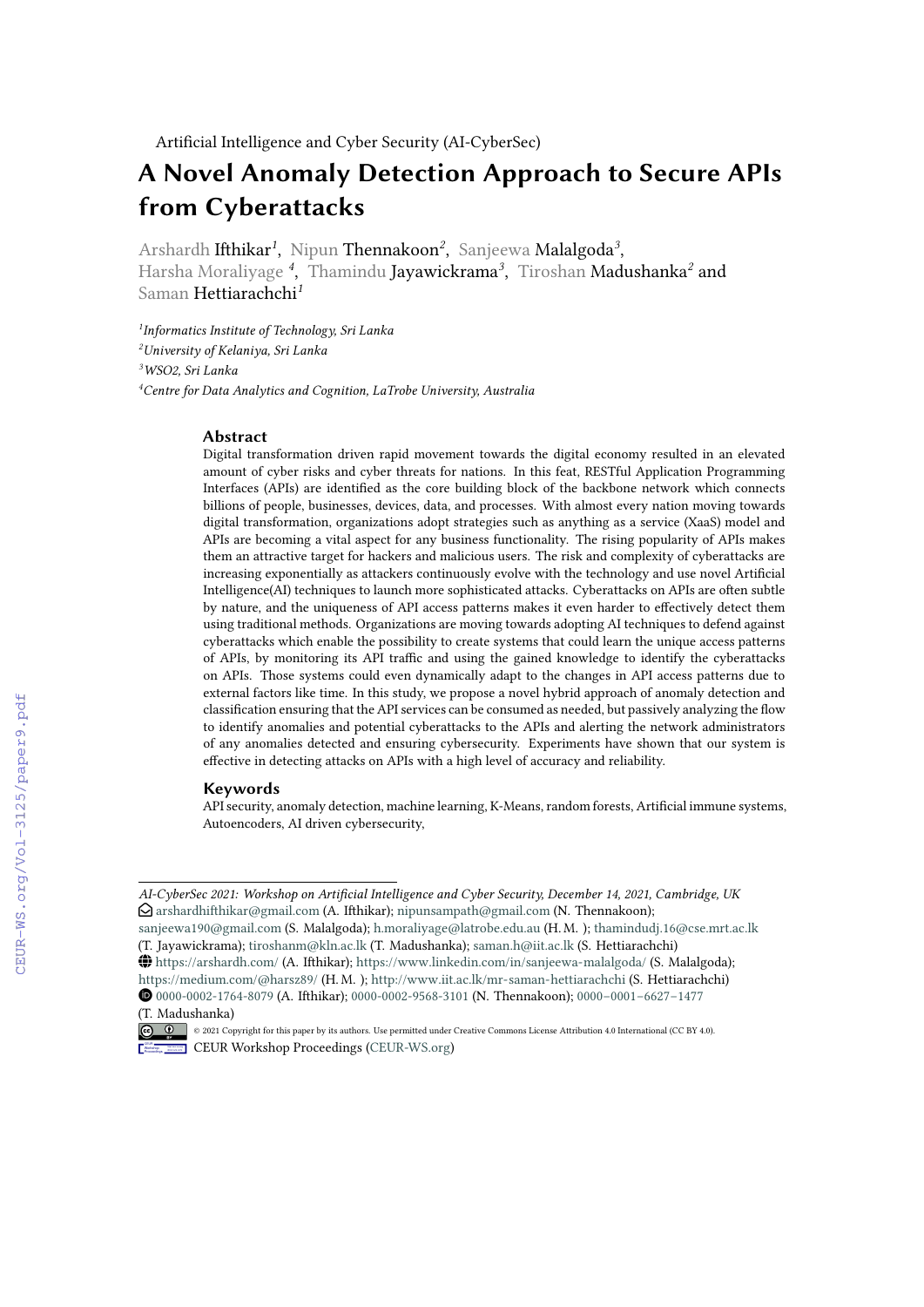## **1. Introduction**

An Application Programming Interface (API) is a software-to-software interface that defines the contract for applications to communicate with each other over a network without human interaction. It simplifies programming by exposing only the objects or actions and abstracting the underlying implementation.Web API or RESTful service is an API over the web which can be accessed for message transmission and URIs for resource identification and interaction . They have grown rapidly due to the ubiquity of digital devices and the network infrastructure.The growing popularity of APIs makes it an attractive target for hackers and malicious users which draws our attention to ensure cybersecurity for these APIs. Injection attacks, Application-level Denial of Service (DOS) and Distributed Denial of Service (DDOS) attacks, broken authentication, and sensitive data exposure are prime examples of the threats directed at APIs. Even the big corporations like Venmo[\[1](#page-13-0)], T-Mobile[[2\]](#page-13-1), and Facebook[[3\]](#page-13-2) have recently experienced API security breaches. In general, every API has an access pattern unique to it. These access patterns may sometimes be unique to the API or sometimes to the user or sometimes both. This uniqueness makes it difficult to detect threats to API using traditional methods like static policies in an accurate and efficient manner. However, by using machine learning techniques, it would be possible to create systems that could learn the unique access patterns of an API by monitoring the API traffic and use that knowledge to identify the malicious API calls. Furthermore, these systems will be able to dynamically adapt to each API, as well as to the changes in its access patterns with external factors like time.

## **2. Related Work**

Anomaly-based intrusion detection systems operate by defining the normal behavior of the system and detecting intrusions by observing patterns that deviate from established norms. The main benefit of this approach is the ability to detect zero-day attacks [\[4](#page-13-3)]. Anomaly-based IDS generally use unsupervised learning techniques for modeling normal behavior. Several prior studies have been conducted using different unsupervised learning techniques to implement anomaly-based intrusion detection systems.

Sipola et al. [\[5](#page-13-4)] proposed using diffusion maps and spectral clustering to detect anomalies on network logs. Their best accuracy and precision figures were 99.9% and 99.8% respectively. Fan[[6\]](#page-13-5) introduced a method based on hidden Markov models for anomaly detection of webbased attacks. They claimed that the detection of SQL injection attacks as anomalies is very effective, with a detection rate as high as 98%. Jin Wang et al. [\[7](#page-13-6)] proposed a novel anomalybased HTTP-flooding detection scheme (HTTPsCAN), which can eliminate the influence of the web-crawling traces with the clustering algorithm. They had an average false positive rate of 2.5% and an average true positive rate of 100%.

Zolotukhin et al. [\[4](#page-13-3)] has considered the analysis of HTTP logs for intrusion detection. According to their experimental results, the Support Vector Data Description (SVDD) model had the highest detection rate (99.2%) for detecting anomalies using web resource while K-Means had the highest detection rate (100%) for detecting anomalies using query attributes and the DB-SCAN had the highest detection rate (97.5%) for detecting anomalies using user agent. Juvonen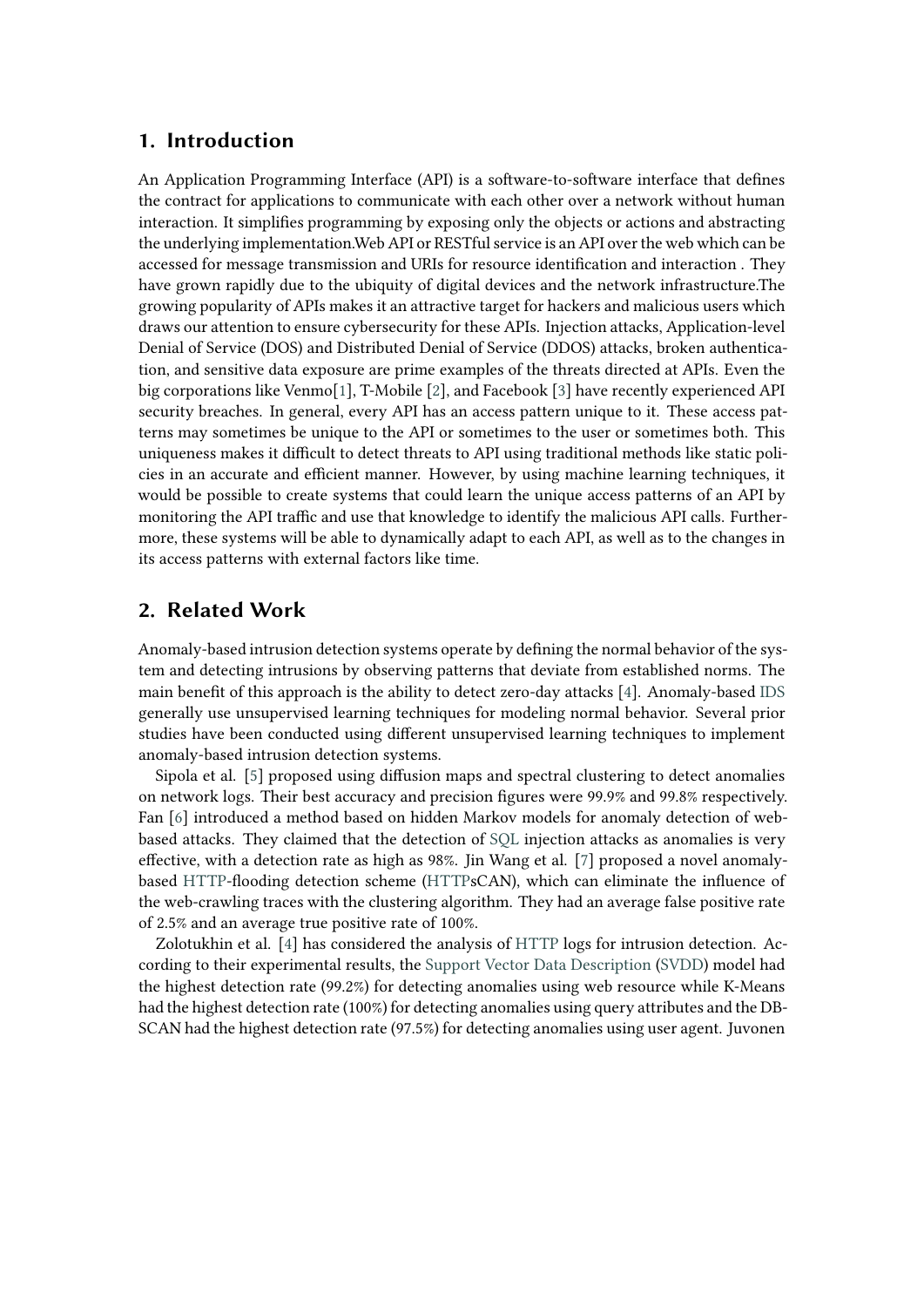et al. [\[8](#page-13-7)] introduced an anomaly detection approach that uses dimensionality reduction techniques. They concluded that random projection works well when analyzing bigger datasets, and diffusion maps can be used for more accurate analysis on smaller sets of data. Peng et al. [\[9](#page-13-8)] proposed a clustering approach based on Mini Batch K-Means and PCA (PMBKM) for intrusion detection. From the experimental results, they have concluded that PMBKM is effective, efficient, and can be used for intrusion detection in big data environments.

The anomaly-based IDS also has some limitations when compared with signature-based IDS. The false alarm is generally higher in anomaly-based IDS [[4\]](#page-13-3) since it is possible that the detected anomaly may have been a legitimate outlier instead of an intrusion. Apart from that, they also cannot classify the intrusion types [\[10](#page-13-9)] like in the signature-based IDS.

Next, lets shift focus to the paper authored by Tong Lanxuan, Cao Jian, Qi Qing and Qian Shiyou bearing the title AIMS: A predictive web API invocation behavior monitoring system[\[11](#page-13-10)]. The problem they are looking into solving is the need to analyze personalized web API invocation behaviors. The main hurdle they are trying to overcome is to build a unified framework that is able to predict web API invocations by a user and using this model, to detect any anomalies in the web API invocation pattern. They have attempted to tackle this problem by using the K-Nearest-Neighbor classifier. They first convert the user's invocation data to a time series based on invocations and then uses permutation entropy to determine the randomness of this series and fed to the next steps. This information is first used to build an adaptive prediction model according to the active period of the users time series. They have tested this model with both fabricated and actual user invocation data. In conclusion, the authors state that their system; AIMS functioned efficiently, but they mention they wish to improve AIMS using non-linear models like neural networks.

An anomaly detection method to detect web attacks using Stacked Auto-Encoder[[12\]](#page-13-11) was published in the 2018 6th Iranian Joint Congress on Fuzzy and Intelligent Systems (CFIS). Here the researchers use the n-gram model to extract data from the HTTP requests and then use a Stacked Auto Encoder for dimensionality reduction. Then once this is done, they use the Isolation forest algorithm to detect anomalies. They have made it a point to test accuracies measured in the number of true positives and false negatives with different n-gram numbers (unigram/bigram) and different activation functions for neurons. This is a good step, as this will allow getting the best possible accuracy possible for the model. Subsequent to this analysis, these researchers have reached an accuracy of 88.32%, which is an adequate number for this use case.

The paper titled Streamlined anomaly detection in web requests using recurrent neural networks [\[13](#page-13-12)] publisher in the 2017 IEEE Conference on Computer Communications Workshops (INFOCOM WKSHPS) takes a rather different approach to tackle the anomaly detection problem, but using Recurrent Neural Networks (RNN). Here, they use the LSTM (Long Short Term Memory) algorithm to analyze each character of the set of headers of a given HTTP request which in turn gives a set of ratings for the characters. Then they use a binary classifier to look for anomalies in this data. The CSIC 2010 HTTP dataset has been used to evaluate the algorithm and they have come up with a 62% detection rate, which is a decent accuracy figure. They point out the importance of low false-positive rates over the detection rate which does make sense as the high number of false positives can break a system's reliability and can be an inconvenience for administrators which makes the system impractical.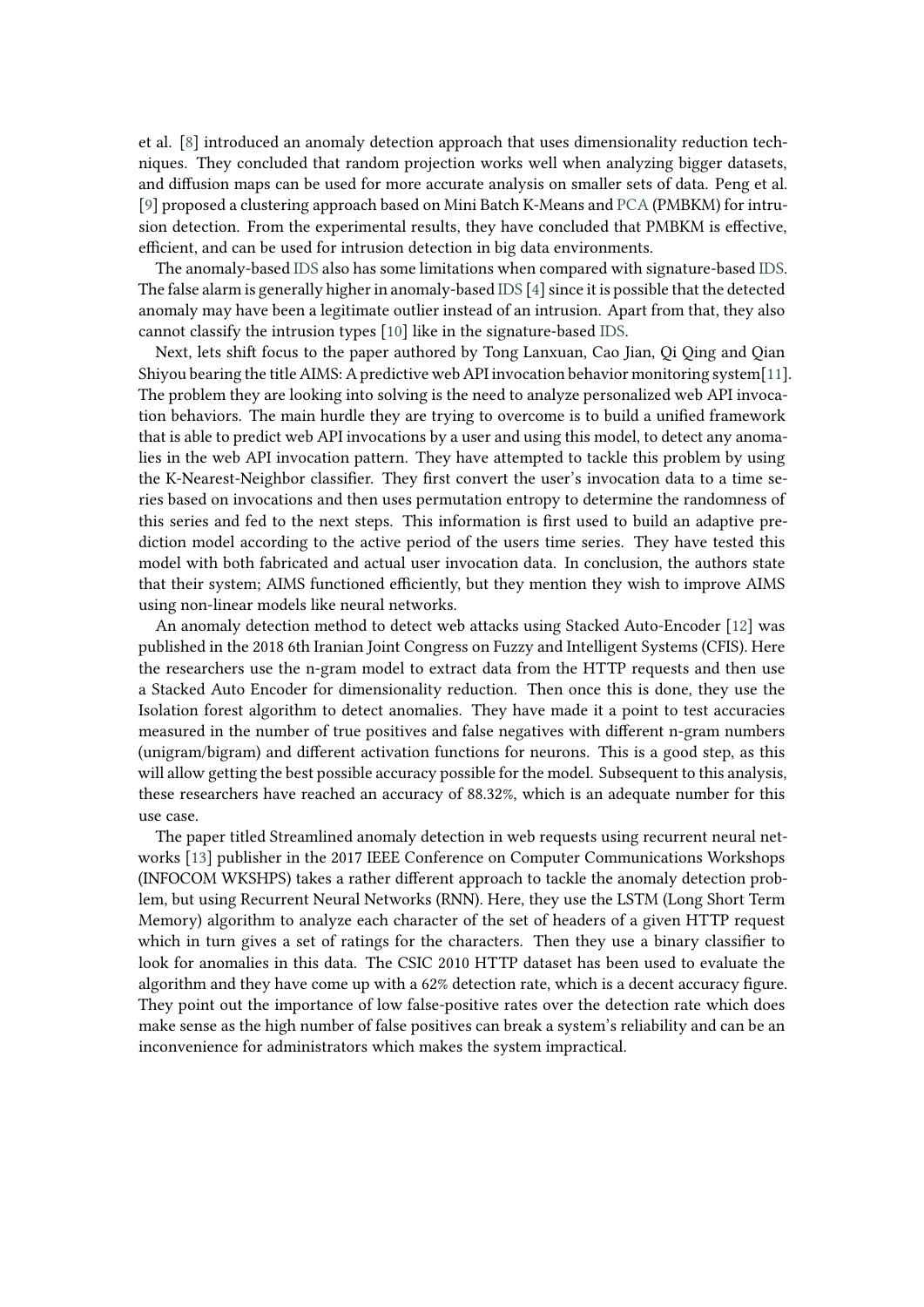According to the related work in this domain, it can be observed that even though anomalybased intrusion detection systems were introduced to address the limitations in the signaturebased systems, they also have their limitations. A hybrid approach will be beneficial for intrusion detection if it could retain the advantages and address the limitations in anomaly-based IDS. Furthermore, most researches have been focused on detecting intrusions at the transport and network layers in the OSI model and not at the application layer where the APIs reside. Detecting intrusions at lower layers in the OSI models may not be able to detect application layer attacks directed towards APIs. Therefore, we will be focusing on detecting intrusions at the application layer.

## **3. Methodology**

## **3.1. Design**

When designing a system for this use case, we need to make sure that we can meet the nonfunctional requirements such as having a low latency and hence, not having an adverse effect on the performance, while still maintaining a good accuracy. In order to ensure this, the design of the proposed solution is based on three different layers. These layers are shown in the diagram given below.



**Figure 1:** Layered architecture diagram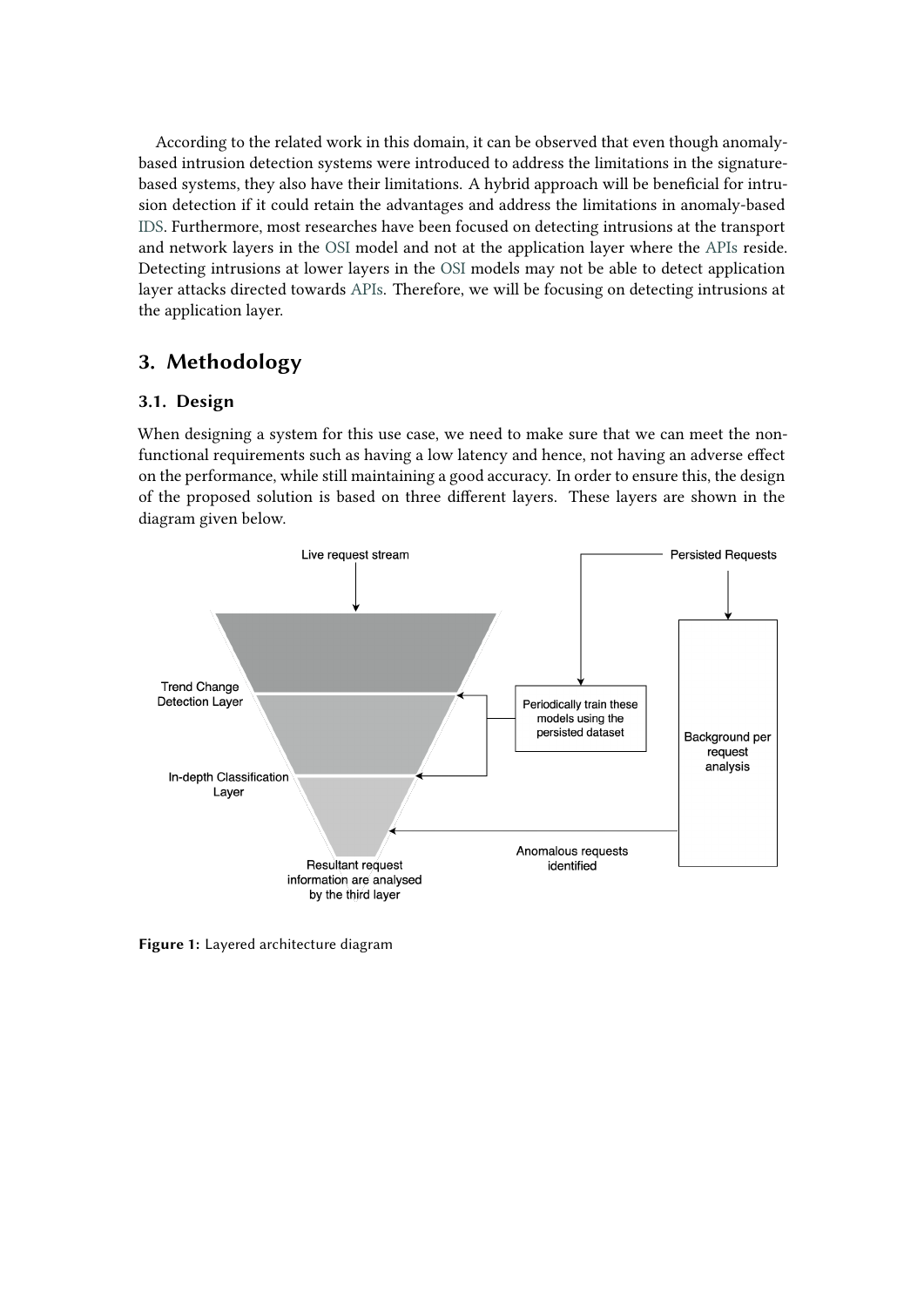#### **3.1.1. Trend Change Detection Layer**

The responsibility of the trend change detection layer is to analyze the trend of API invocations and determine if there is any behavior that deviates from the normal. A deep learning model is proposed to achieve this task. The algorithm used for the deep learning model is a Stacked Autoencoder. The reason to go with a stacked autoencoder is because it is well recognized as a tool for outlier detection in recent papers. These stacked autoencoders work as a good medium to reduce the dimensionality of an input and represent it in a latent space which can then be used to determine outliers. In the process of training this deep learning model, we normally see use cases where we input raw information and expect the deep learning model to identify all patterns. This might work sometimes if we can input a very large dataset. But our focus should be to pre-process the data so that it is easier for the deep learning model to learn. In order to learn the trend of the API invocations, the dataset is arranged into buckets based on their timestamp. The ideal time that matched our dataset was ten seconds per bucket. These buckets are then processed to extract summary information that will be inserted to the deep learning model training process. The request count field contains the number of requests within the number of seconds of the bucket. The unique IP address count field contains the number of unique IP addresses within the request bucket. The unique access token count includes the unique number of access tokens used during the request bucket. The summary data also has broken down the HTTP method column to separate columns: GET request count within the bucket, the POST request count within the bucket, the DELETE request count within the bucket and the PUT request count within the bucket, in a one-hot encoded[[14](#page-13-13)] manner. The summarized dataset also includes the unique invocation path count, the number of unique invocation paths that were invoked within the time duration, the longest invocation path that a resource was accessed within the time duration, the number of unique user agent values within the time duration, mean value of all response codes within the time duration and the total number of bytes communicated within the bucket.

Once the model is trained and a latent space is obtained, this latent space is stored as a dimensionally reduced representation of the normal behavior of the API invocations in the gateway. The new requests that the gateway receives are aggregated into buckets of ten seconds and then compared with the latent representation, to obtain a score. This score represents the deviation of the bucket in concern, from the normal behavior. We know the maximum deviation of normal requests from the latent space, which will help us to determine a threshold where we can set to consider incoming buckets as anomalies. In our effort, we set this threshold subsequent to adding a ten-point buffer to the normal maximum deviation score which was twenty-two, resulting in a threshold of thirty-two. This means that any request bucket that surpasses a deviation score of thirty-two, will be escalated to the in-depth classification layer for processing. These values such as the buffer value were obtained subsequent to many testing iterations involving attack datasets.

#### **3.1.2. In-depth Classification Layer**

In the in-depth classification layer, the buckets containing the anomalous requests and their neighbouring buckets are analyzed at a more granular level to narrow down the actual anoma-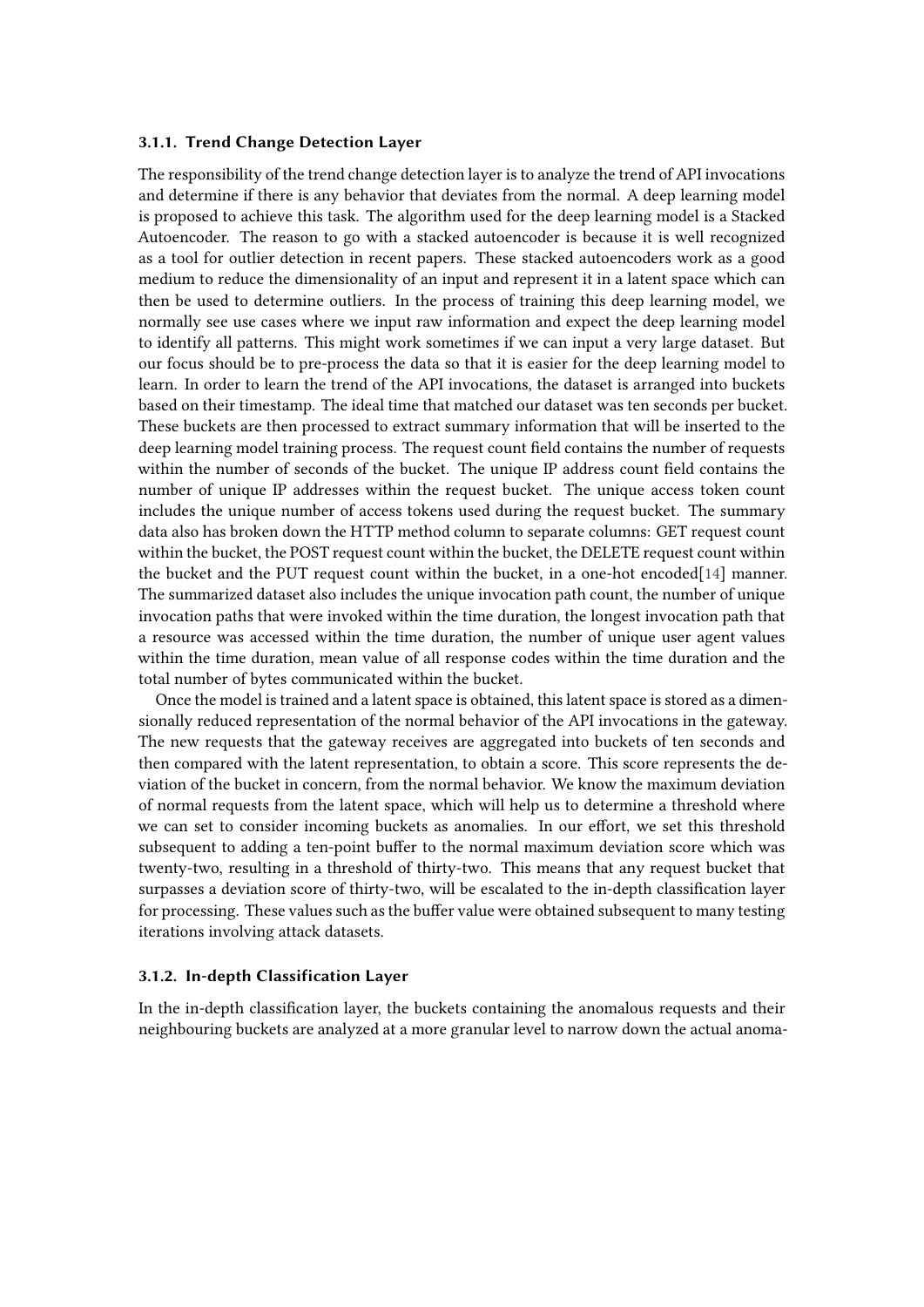| Table 1 |                                    |  |
|---------|------------------------------------|--|
|         | Summary - Anomaly detection models |  |

| Model                                              | Description                                                                                                                          | Features                                                                                            |
|----------------------------------------------------|--------------------------------------------------------------------------------------------------------------------------------------|-----------------------------------------------------------------------------------------------------|
| Geolocation                                        | Anomaly detection based on the geoloca-<br>tion of the API request origin. The geoloca-<br>tion is obtained using request IP address | - Geolocation<br>- Geo velocity                                                                     |
| User<br>agent-based<br>access<br>frequency         | Anomaly detection based on the behavior<br>of the user agent on the API request.                                                     | No. of user agent encounters in the<br>past 24 hours, past hour and the past<br>5 minutes           |
| <b>HTTP</b><br>method-based<br>access<br>frequency | Anomaly detection based on the behavior<br>of the HTTP method on the API request                                                     | method<br>No.of HTTP<br>encounters<br>within the past 24 hours, past hour<br>and the past 5 minutes |
| Request<br>path-based<br>access<br>frequency       | Anomaly detection based on the behavior<br>of the request path on the API request.                                                   | No. of request path encounters within<br>the past 24 hours, past hour and the<br>past 5 minutes.    |

lous requests. This request-by-request analysis is performed via a hybrid approach of both supervised and unsupervised learning techniques. The process consists of two phases. The unsupervised phase addresses the absence of labeled data in a production environment, and the supervised phase addresses the classification problem.

The anomaly detection phase learns the normal behavior of a user by using the HTTP header data from the API requests as input parameters. Instead of training a single model from all data, a collection of machine learning models is trained, where each model focuses on a specific area of theAPIrequest. This approach reduces the dimensionality of the training data and allows the models to learn the nuance details since they are more focused. There are four such anomaly detection models per user in the proposed approach.

K-Means and Local Outlier Factor algorithms were evaluated as the possible candidate algorithms for anomaly detection. K-Means was selected as the best performing algorithm due to its lower false-positive rate. Both algorithms were roughly equal in other aspects. It should also be worth noting that the anomaly detection models should be trained using the entire dataset rather than using the requests filtered out from the trend change detection layer to model the normal behavior as closely as possible.

The prediction results from the anomaly detection models are used as inputs for a random forest classifier in the classification phase. Since this model only learns how the predictions of each anomaly detection model affect the final request classification, it does not depend on the behavior of a particular API. In other words, the behavior of this classification model is not unique to a certain API. Therefore, the classification model can be pre-trained using the outputs of the anomaly detection models to "normal", "token hijacking" and "abnormal token usage" API requests and embedded in a production-ready system.

The system will still train on the API specific data for anomaly detection and as a result, the whole system will still be able to adapt to the unique access patterns in the APIs for detecting attacks. This approach is able to address both the lack of labelled data in a production environ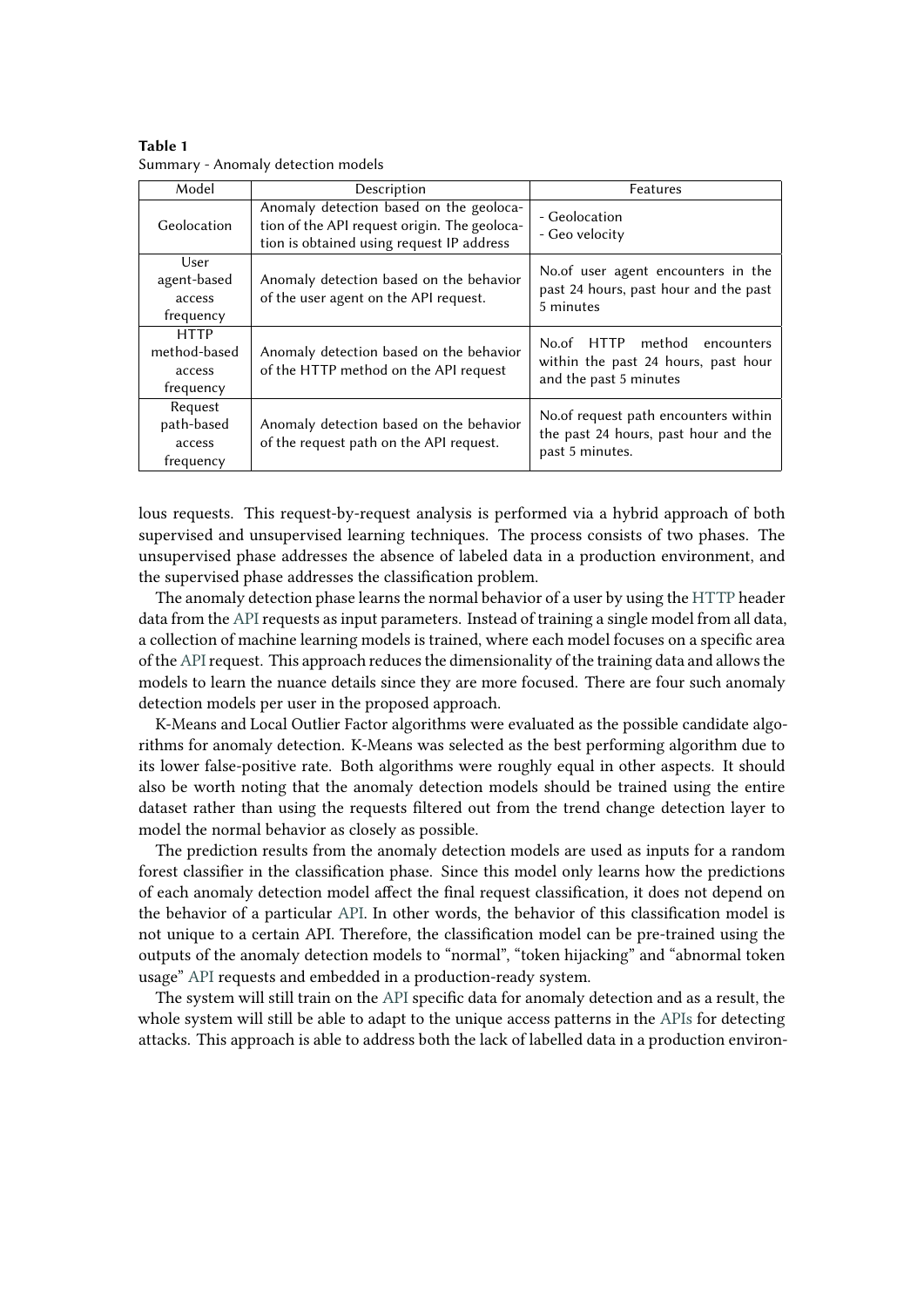ment and the classification problem while being able to learn from the data instead of relying on the domain knowledge and the experience of the humans.

Features of the supervised classifier,

- Prediction of the geolocation model.
- Prediction of the user-agent based access frequency model.
- Prediction of the HTTP method based access frequency model.
- Prediction of the request path based access frequency model.
- Whether the user IP is previously encountered for the particular user.
- Whether the user agent is previously encountered for the particular user.



**Figure 2:** Decision making process with classification model

#### **3.1.3. The Background Layer - Per Request Analysis**

In the main three-layer mechanism we have designed, the main focus is given to the trends of the requests received by the gateway. And if the trend seems to deviate from the identified normal, the trend change detection layer identifies this and sends the set of suspicious requests to the in-depth classification layer to classify them. However, during our experiment, we identified that there could be some anomalies that do not make a significant impact on the overall trend of the gateway. The background layer is used to identify these anomalies that get through the trend change detection layer.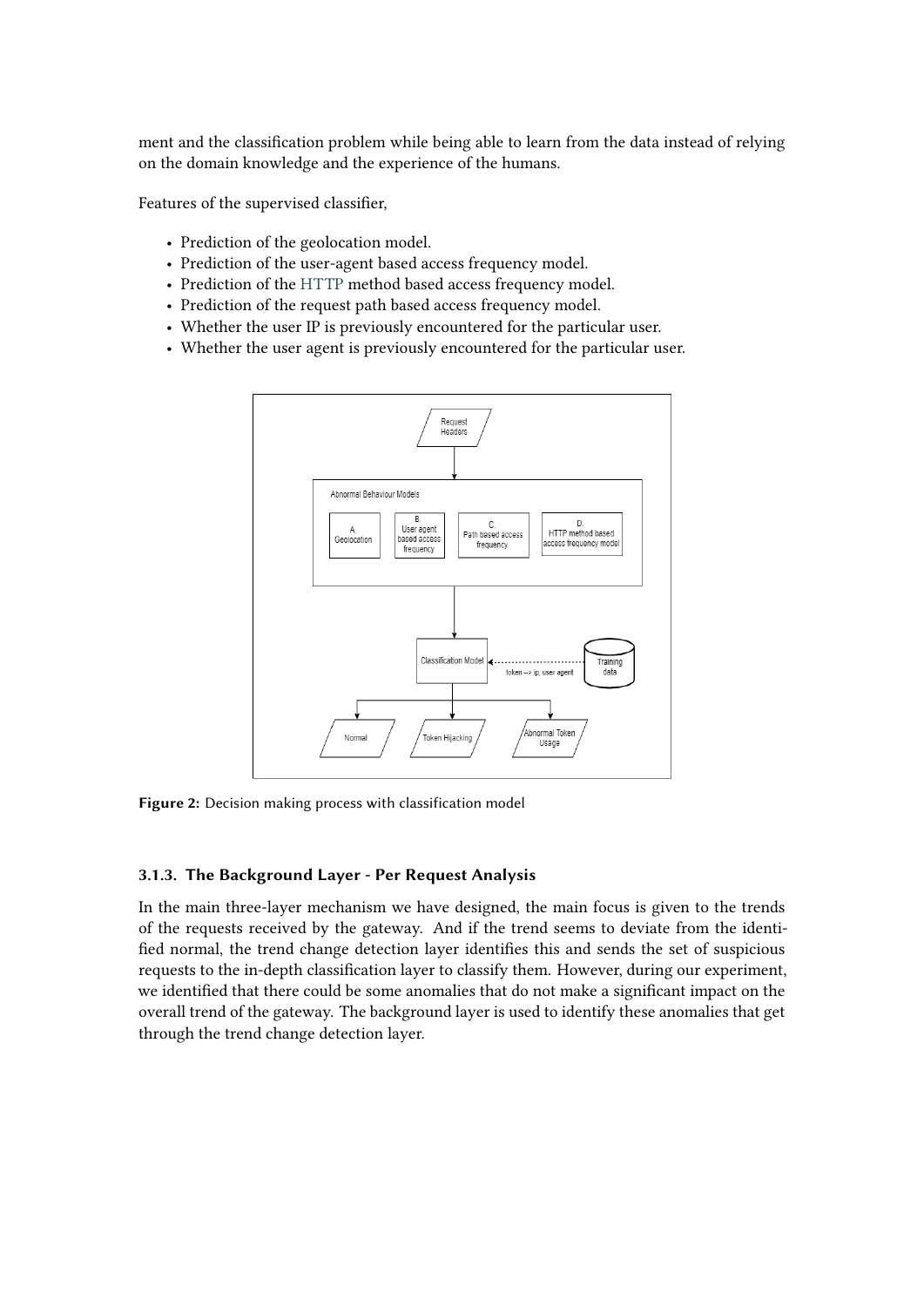The background layer is a replica of the in-depth classification layer. It uses the same models trained from the same data using the same algorithms. However, while the in-depth classification layer only receives the filtered requests from the trend detection layer, the background layer receives and analyzes every request that is received by the gateway. This layer operates as a background process and yields more accurate results. But it can take some time since each request that the gateway receives needs to be analyzed individually. The anomalies detected in the background layer are sent to the human verification layer along with the anomalies detected in the trend change detection layer for further analysis.

### **3.1.4. Human Verification Layer**

This layer is important until the system is fully tuned. Once the system gains a considerable amount of data, we can move towards setting a criteria to enforce policies based on the results of the previous layers.

## **3.2. The Dataset**

### **3.2.1. Normal Dataset**

The datasets for the experiment were collected using a traffic simulator which can be configured against the WSO2 API Manager. The simulator will first set up the data generation environment by creating a set of APIs and applications with necessary subscriptions according to the provided configurations. Also a configured number of users will be created in the system to consume these applications. These users will be randomly distributed among applications assuming a normal distribution in the user count vs number of applications and the user count vs request frequency for each application. The datasets will be collected while consuming these APIs using the created user accounts according to a normalized real world scenario.

### **3.2.2. Attack Dataset**

The above-mentioned traffic simulator is capable of simulating DOS, DDOS, token hijacking (stolen token attack), abnormal token behavior, and extreme delete API attack scenarios by altering the appropriate request parameters. The simulated attack dataset has been used to test and evaluate the experiment.

**Token Hijacking/ Stolen Token** We define token hijacking as a malicious activity performed by a bad actor where they would steal the API access token from a legitimate API user and use it for malicious purposes. The device from which the API request originates will be different than the usual, and the access pattern of the attacker will also deviate from the usual user behavior.

**Abnormal Token Usage** We define abnormal token usage as an instance where even though the device from which the API request originates will match the usual pattern, the access pattern still deviates from the usual user behavior. A person accessing an API from a stolen device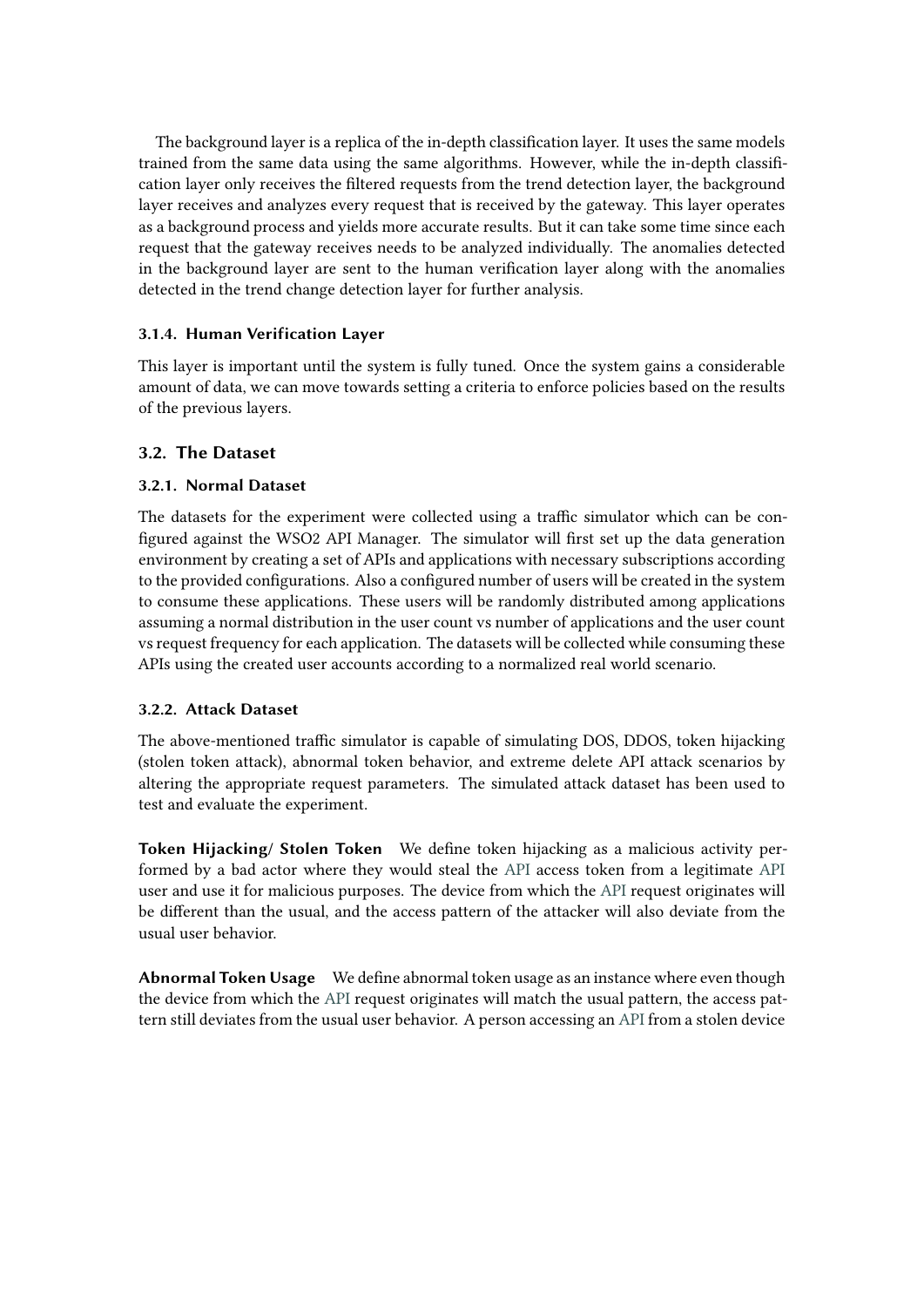could be a good example of this. But it should be noted that these type of anomalies are not always an attack, but could merely be an abnormal behaviour that might be worth investigating.

**Extreme Delete Attack** These attacks focus on deleting large amounts of API data in place, instead of extracting them. These can be detected by a sudden surge in the amount of DELETE and PUT requests coming into the system. Therefore it is paramount that the API call HTTP method information to be fed into our classification system as a feature.

| Field         | Description                                                                      |  |  |  |  |
|---------------|----------------------------------------------------------------------------------|--|--|--|--|
|               | Timestamp in which the request was sent. Includes all time values until the      |  |  |  |  |
| Timestamp     | number of milliseconds                                                           |  |  |  |  |
| IP Address    | The origin IP address from where the request originated                          |  |  |  |  |
|               | The access token that the request was sent with. This token is used by the       |  |  |  |  |
| Access Token  | gateway to verify if the request was sent by a verified user who has enough      |  |  |  |  |
|               | permissions to access the resource.                                              |  |  |  |  |
| HTTP Method   | The HTTP method relevant to the request.                                         |  |  |  |  |
| Invoke Path   | The invoke path field gives the path which the request is trying to invoke. This |  |  |  |  |
|               | value also includes the path parameters.                                         |  |  |  |  |
| Cookie        | The cookie value relevant to the request                                         |  |  |  |  |
| Accept        | The mime type preferred by the client                                            |  |  |  |  |
| Content-Type  | The mime type of the request payload                                             |  |  |  |  |
| X-Forwarded-  | The x-forwarded-for header which normally includes the path in which a re-       |  |  |  |  |
| For           | quest follows to reach the gateway (Ex: proxies and load balancers)              |  |  |  |  |
| User Agent    | The user agent value for the request                                             |  |  |  |  |
| Response Code | The final response code of the response pertaining to the request                |  |  |  |  |
| Body          | Total amount of bytes that was associated with the request payload               |  |  |  |  |
| Size          |                                                                                  |  |  |  |  |
| Label         | The classification label for the request.                                        |  |  |  |  |

### **3.2.3. Dataset Fields**

Table 2: Dataset description

## **4. Results**

## **4.1. The Trend Change Detection Layer**

The trend change detection layer was tested by orchestrating a set of attacks on the gateway. We selected a mixture DDoS attacks, stolen token attacks, data deletion attacks and data extraction attacks for this task. This experiment gave us an accuracy of 97%. The attacks that were misclassified here were low impact isolated attacks that we orchestrated to experiment with the thresholds. The following diagram represents a confusion matrix of such an attack dataset. Very few normal requests were used in this effort as we are testing the attack detection capabilities of this layer.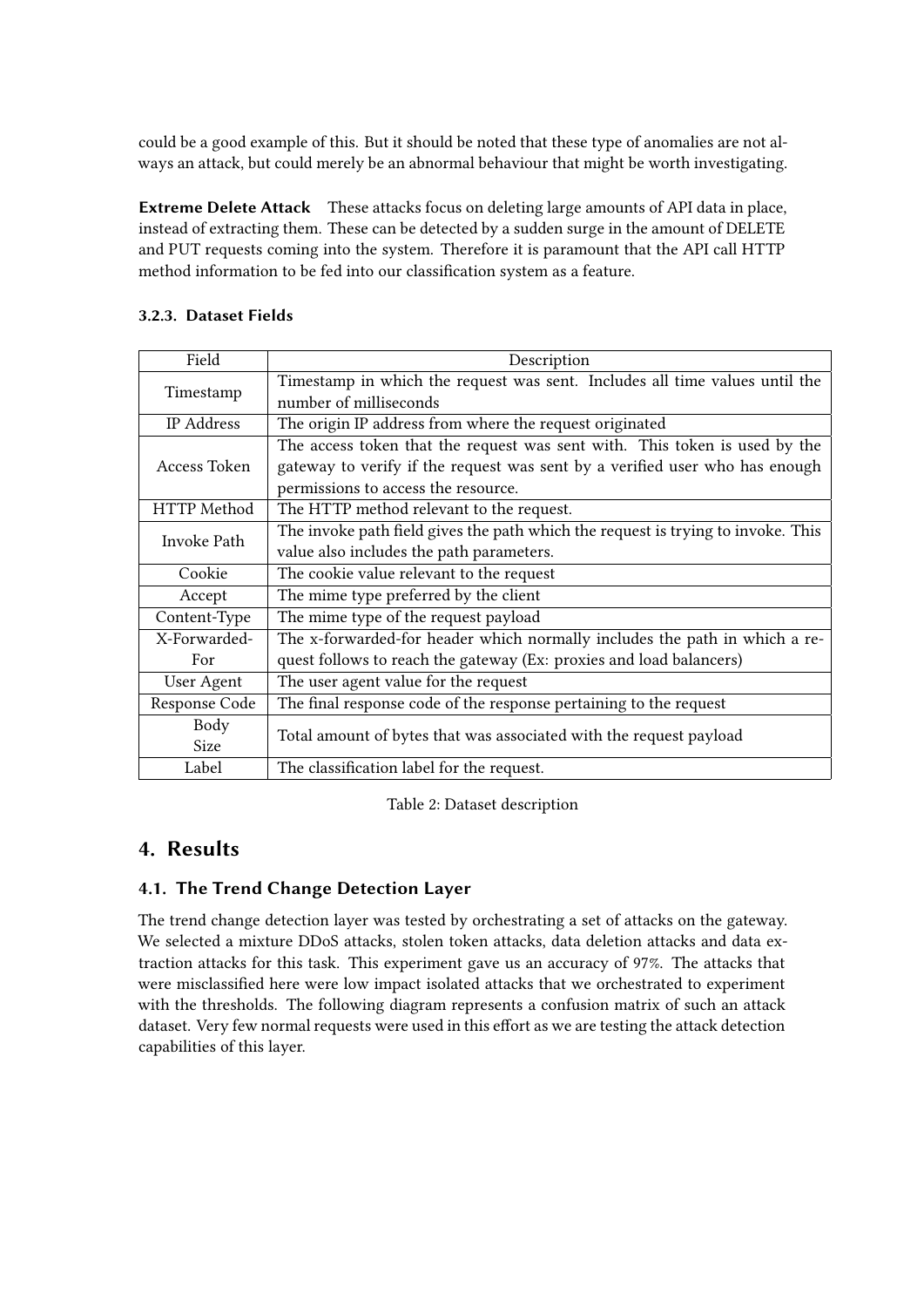

**Figure 3:** Classification results for the trend change detection layer

### **4.2. The In-depth Classification Layer**

The performance of the in-depth classification layer in conjunction of the trend change detection layer has been evaluated next. The table [3](#page-9-0) depicts the performance of each anomaly detection model against the filtered request buckets sent from the trend change detection layer.

#### <span id="page-9-0"></span>**Table 3**

Anomaly detection results - In-depth classification layer

| Model Category     | ТP   |       | FN   |       | FP  |       | TΝ  |       |
|--------------------|------|-------|------|-------|-----|-------|-----|-------|
|                    | N    | $\%$  | N    | $\%$  | N   | %     | N   | $\%$  |
| Geolocation        | 1495 | 50    | 1495 | 50    |     |       | 138 | 100   |
| User Agent         | 2180 | 72.91 | 810  | 27.09 | 43  | 31.16 | 95  | 68.84 |
| <b>HTTP Method</b> | 2665 | 89.13 | 335  | 10.87 | 91  | 73.19 | 37  | 26.81 |
| Request Path       | 2499 | 83.58 | 491  | 16.42 | 102 | 7391  | 36  | 26.09 |

In this context, the true positives (TP) are the actual anomalies that the models were able to identify correctly. The true negatives (TN) are the actual normal requests that the models were able to identify correctly as normal requests. The false negatives (FN) are the anomalies that the models have misclassified as normal requests, and the false positives(FP) are the normal requests that the models have misclassified as anomalies. The TP and FN percentages are calculated with respect to the total anomalies in the filtered dataset while the FP and TN percentages are calculated with respect to the total number of normal requests in the filtered dataset.

One interesting observation is that the geolocation model has only identified 50% of the total anomalies. A deeper analysis reveals that the geolocation model has not been able to identify any of the abnormal token usage requests. This is to be expected since by definition abnormal token usage anomalies have the same IP address as the normal users and therefore roughly the same geolocation.

Also, one can observe that the false positive rate is rather high, and the true negative rate is rather low for the HTTP method and request path models. This happens due to two reasons. The first reason is that the request buckets received by the in-depth classification layer contain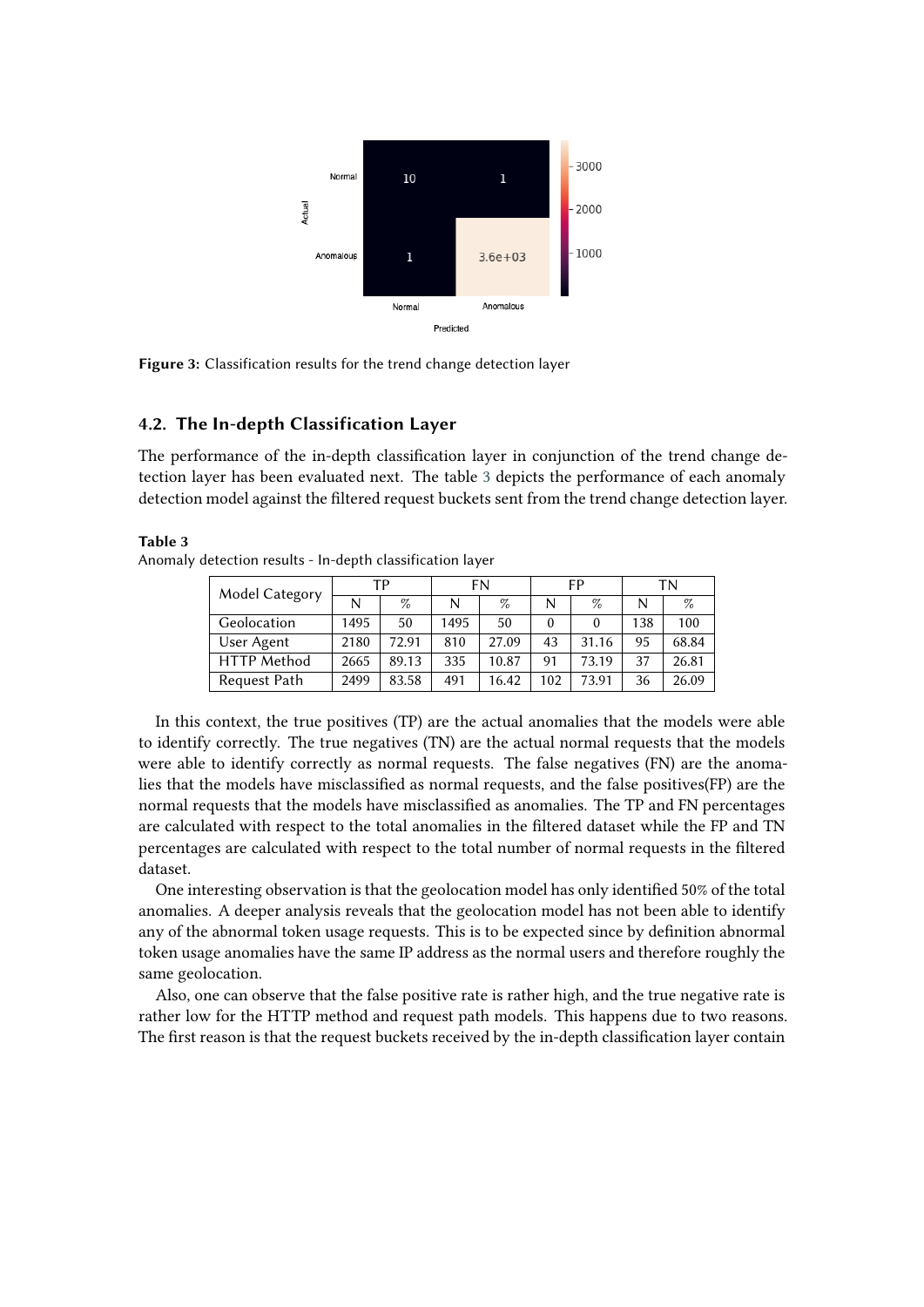only a small number of normal requests (138 compared to the 2990 anomalies) since most of the normal requests are filtered in the trend detection layer. Therefore, misclassifying a single normal request could significantly raise the false positive rate. The next reason is because of the nature of the normal requests in the requests buckets. If a normal request passes through the filtration process of the trend change detection layer, it means the request is closer to abnormal behavior than the normal behavior. Therefore, we could expect more false positives in the filtered request buckets.

It is important to understand that the values represented in the table [3](#page-9-0) are only an intermediate result. Since each model focuses on a particular area of the request these models have a narrower point of view than the final classification model. This means that while one model may consider a particular request an anomaly, another may consider the same request as a normal request based on its viewpoint. The classification model which predicts the final result considers the big picture and more accurate since it considered the outputs from every model for its output.

The confusion matrix and the classification reports for the request buckets after the requests are classified is as follows.



**Figure 4:** Classification results for the request buckets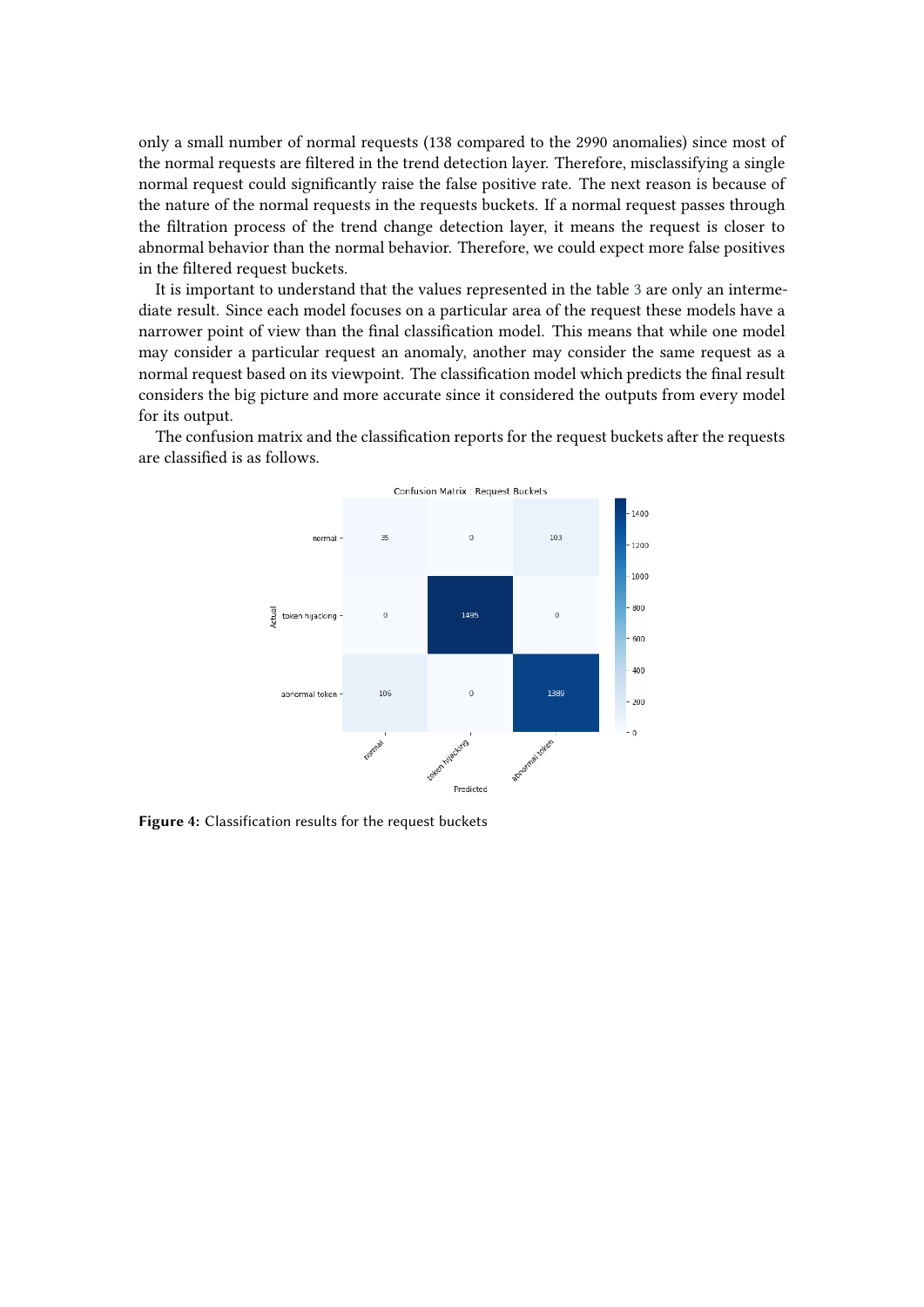#### <span id="page-11-1"></span>**Table 4**

Classification report for the request buckets

|                  | Precision |      | Recall F1-score | <b>Support</b> |
|------------------|-----------|------|-----------------|----------------|
| Normal           | 0.25      | 0.25 | 0.25            | 138            |
| Stolen token     | 1.00      | 1.00 | 1.0             | 1495           |
| Abnormal token   | 0.93      | 0.93 | 0.93            | 1495           |
| Accuracy         |           |      | 0.93            | 3128           |
| Macro average    | 0.73      | 0.73 | 0.73            | 3128           |
| Weighted average | 0.93      | 0.93 | 0.93            | 3128           |

#### **4.3. The Background Layer**

In this section we have evaluated the performance of the background layer. The table [5](#page-11-0) depicts the performance of each anomaly detection model against the every request received by the gateway at the testing phase.

#### <span id="page-11-0"></span>**Table 5**

| Model Category     | ТP   |       | FN   |       | FP  |       | TN   |       |
|--------------------|------|-------|------|-------|-----|-------|------|-------|
|                    |      | $\%$  |      | $\%$  |     | $\%$  | N    | $\%$  |
| Geolocation        | 2500 | 50    | 2500 | 50    |     |       | 4613 | 100   |
| User Agent         | 3921 | 78.42 | 1079 | 21.58 | 385 | 8.35  | 4228 | 91.65 |
| <b>HTTP</b> Method | 4156 | 83.12 | 844  | 16.88 | 683 | 14.81 | 3930 | 85.19 |
| Request Path       | 3955 | 79.10 | 045  | 20.90 | 717 | 15.54 | 3896 | 84.46 |

Anomaly detection results - Background layer

Here, the true positive(TP) and false negative (FN) percentages are calculated with respect to the total anomalies in the requests received by the gateway while the false positive (FP) and true negative (TN) percentages are calculated with respect to the total number of normal requests in the same dataset.

When comparing table [5](#page-11-0) with table [3](#page-9-0), it is evident that the false positive rate and the true negative rate of the intermediate result has been improved significantly due to the availability of the total dataset for the background layer. Furthermore, it should be noted that the true positive and false negative rates of the user agent model have been slightly improved while deteriorating slightly in the HTTP method and request path models.

The confusion matrix and the classification report for the total test dataset is shown in figure **??** and table [6.](#page-12-0)

Precision, recall and F1 score values for normal requests in the background layer denoted in table [6](#page-12-0) are considerably higher than the values for in-depth classification layer denoted in table [4.](#page-11-1) As explained earlier, this is because of the request filtering done by the trend change detection layer. As the trend change detection layer filters out most of the normal requests, most of the normal requests that reach the in-depth classification layer borders on the abnormal behavior. As a result, there is a higher chance of those normal requests be classified as abnormal requests.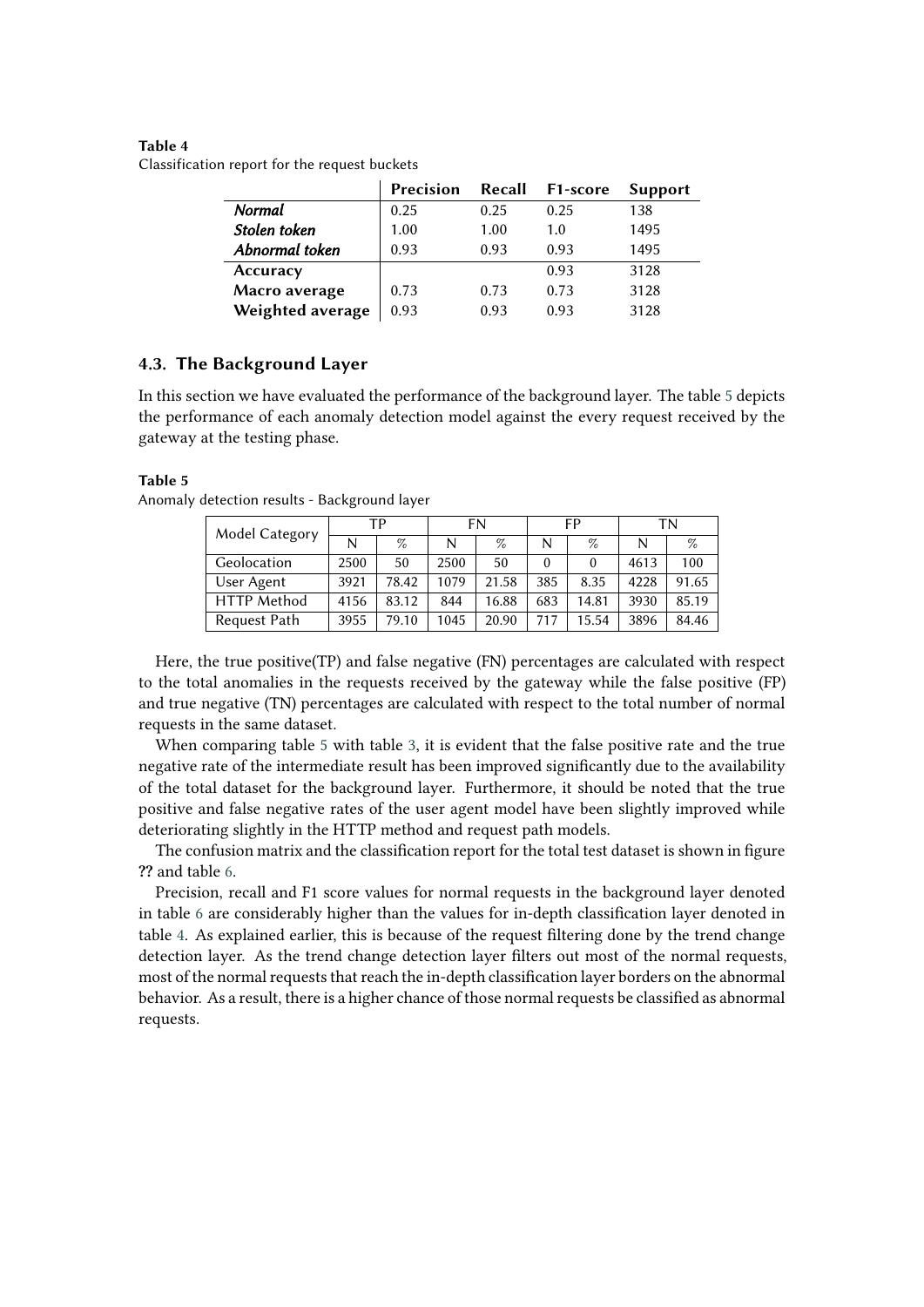

**Figure 5:** Classification results for the total dataset

#### <span id="page-12-0"></span>**Table 6**

Classification report for the total dataset

|                  | Precision | Recall | <b>F1-score</b> | <b>Support</b> |
|------------------|-----------|--------|-----------------|----------------|
| Normal           | 0.91      | 0.85   | 0.88            | 4613           |
| Stolen token     | 1.00      | 1.00   | 1.00            | 2500           |
| Abnormal token   | 0.75      | 0.85   | 0.80            | 2500           |
| Accuracy         |           |        | 0.89            | 9613           |
| Macro average    | 0.89      | 0.90   | 0.89            | 9613           |
| Weighted average | 0.89      | 0.89   | 0.89            | 9613           |

## **5. Conclusion and Future Work**

The layered approach proposed in this paper was able to successfully overcome the problems and shortcomings of our previous approaches. According to the results of the experiments conducted throughout this effort, a good performance is shown in the department of identifying anomalies in the request stream with great efficiency. Further development is needed for the classification part of things so that this solution can move towards a completely automated defence system that requires negligible amounts of human intervention. The in-depth classification layer needs to be expanded further to identify more attacks so that a criteria can be written to automate the response to an attack and also help administrators to get a clear idea without too much analysis. Another future development eyed is to get rid of the third layer completely. Utilizing the classification done in the third layer with human input, to retrain the model will help with this task. Hope this research will be a major step taken towards a secure API ecosystem that is a testament to pure creativity without the worry of cyberattacks.